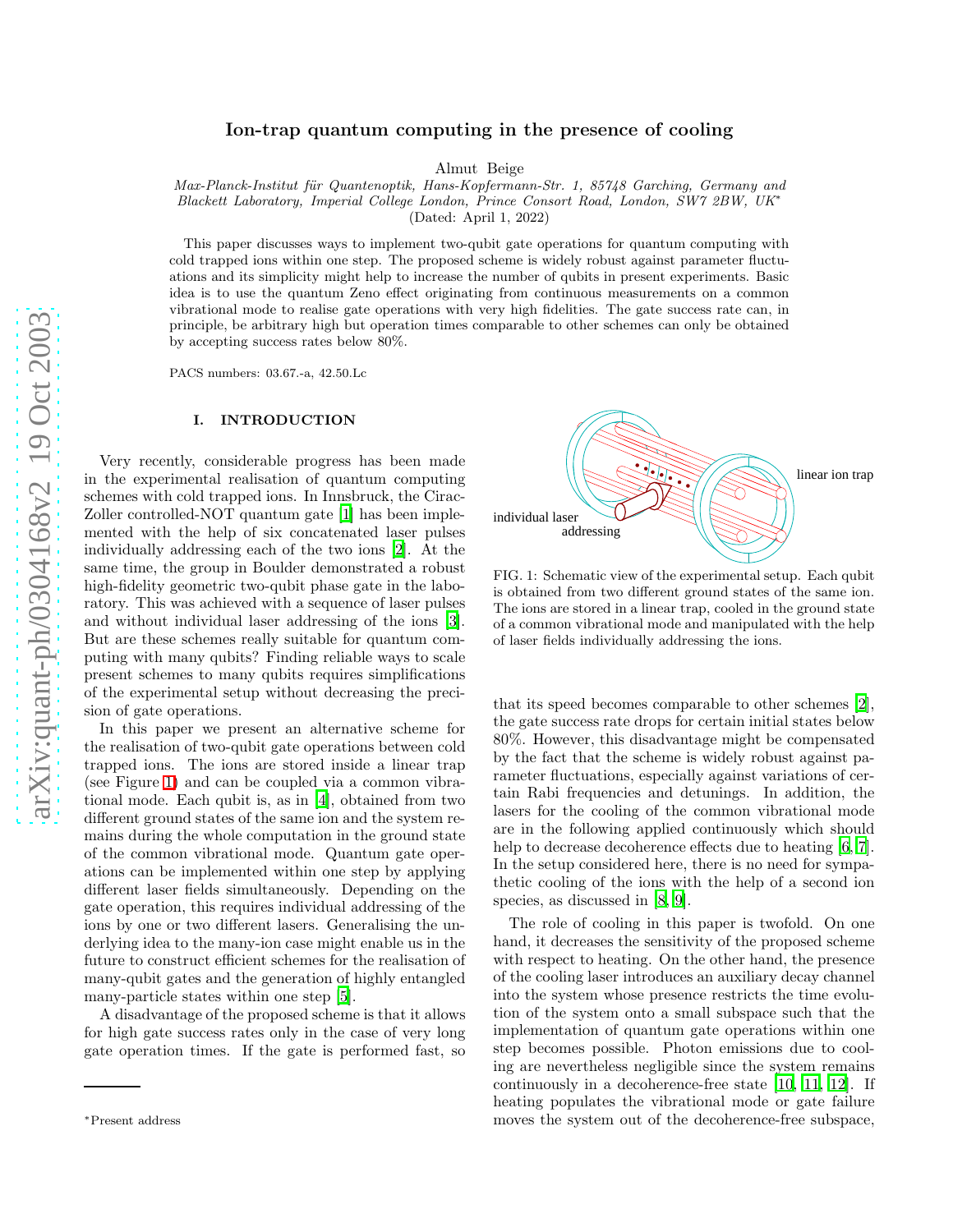then photons are emitted at a high rate [\[13](#page-10-12), [14\]](#page-10-13). This can be detected and the computation can be restarted. For practical purposes, only the fidelity of gate operations must be close to one while the success rate can be significantly smaller. As long as the experiment is repeated if necessary, quantum computers can still be more efficient than conventional computers.

To achieve this, the scheme utilises an environmentinduced quantum Zeno effect [\[15,](#page-10-14) [16\]](#page-10-15) originating from the measurements continuously performed by the cooling lasers on the common vibrational mode. This is possible since ground state cooling has the same effect as continuous measurements whether the ions are in the  $n = 0$  phonon mode or not. The underlying concept of the quantum computing scheme proposed here became known in the past as quantum computing using dissipation [\[17\]](#page-10-16) and has especially been used to construct simple and precise [\[18](#page-10-17)] but also very robust [\[19\]](#page-10-18) quantum computing schemes for atom-cavity systems.

Many schemes for quantum computing with trapped ions have already been proposed. Some of them require cooling of the ions into the ground state of a common vibrational mode [\[1\]](#page-10-0). That this is possible has been demonstrated in several experiments [\[2](#page-10-1), [3,](#page-10-2) [20](#page-10-19), [21\]](#page-10-20). Other schemes can be implemented with "hot" ions [\[22,](#page-10-21) [23](#page-10-22), [24,](#page-10-23) [25](#page-10-24)]. For example, the proposal by Sørenson and Mølmer [\[23](#page-10-22)] has been used to entangle up to four ions [\[26\]](#page-10-25) and to observe a violation of Bell's inequality with massive particles [\[27\]](#page-10-26). However, most of these schemes are very sensitive to level shifts and require precise control of the ion-phonon interaction.

The paper is organised as follows. In the next section, we review the basic concept of quantum computing using dissipation. Concrete realisations of two-qubit gate operations with cold trapped ions are discussed in Section III. As examples we consider possible implementations of the CNOT gate, a two-qubit phase gate and the SWAP operation. Section IV analyses the robustness of the proposed quantum computing scheme with respect to fluctuations of detunings and other system parameters. Finally, we conclude our results in Section V.

# II. QUANTUM COMPUTING USING DISSIPATION

An important feature of the proposed quantum computing scheme with cold trapped ions is the auxiliary dissipation channel introduced into the system by continuous laser cooling. Ground state cooling is a process where a detuned laser field transfers the ions into an excited and highly unstable atomic state whenever the phonon mode becomes populated. During spontaneous emission from this level there is a high probability for annihilation of a phonon so decreasing the energy in the vibrational mode. If the system returns into the ground state with  $n = 0$ phonons, the ions no longer see the cooling laser due to its detuning to the vibrational side band [\[6,](#page-10-5) [13](#page-10-12), [14\]](#page-10-13) and

the time evolution of the system can be described by a Schrödinger equation.

Although cooling is applied continuously, spontaneous emission from the ions is negligible. The reason for this is that the state of the system remains during the whole computation in a decoherence-free subspace (DFS) [\[10,](#page-10-9) [11](#page-10-10), [12](#page-10-11)] and no other states become populated during gate operations. The DFS of a system is a subspace of states whose population does not lead to decoherence. In the presence of cooling, the system of cold trapped ions possesses a non-trivial DFS with respect to spontaneous photon emission. It includes all states with no phonons in the vibrational mode while the ions are in a qubit state or in a highly entangled auxiliary state.

To calculate the decoherence-free (DF) states of the system and the effective time evolution of the ions during gate operations we use in the following the quantum jump approach [\[28\]](#page-10-27). This method is equivalent to the Monte Carlo wave-function approach [\[29\]](#page-11-0) and the quantum trajectory method [\[30](#page-11-1)] and predicts that the initial atomic state  $|\psi\rangle$  evolves under the condition of no photon emission as

$$
|\psi^{0}(t)\rangle = U_{\text{cond}}(t,0) |\psi\rangle . \qquad (1)
$$

<span id="page-1-0"></span>Here  $U_{\text{cond}}(t, 0)$  is the no-photon time evolution operator and corresponds to the non-Hermitian conditional Hamiltonian  $H_{\text{cond}}$  [\[28\]](#page-10-27). For convenience,  $H_{\text{cond}}$  has been defined such that

$$
P_0(t, \psi) = || U_{\text{cond}}(t, 0) || \psi \rangle ||^2
$$
 (2)

is the probability for no emission in  $(0, t)$ .

The basic assumption of the quantum jump approach is that the effect of the environment on the state of a quantum optical system is the same as the effect of rapidly repeated measurements on the free radiation field whether a photon has been emitted or not [\[31](#page-11-2)]. The non-Hermiticity of the conditional Hamiltonian and the continuous decrease of the amplitude of the state vector  $|\psi^0(t)\rangle$  reflect that the observation of no photons reveals information about the system. The longer no photon is emitted the more unlikely it becomes that there is excitation that might cause an emission and the amplitude of a state with a spontaneous decay rate decreases exponentially in time [\[32,](#page-11-3) [33](#page-11-4)].

Using the quantum jump approach, a state  $|\psi\rangle$  is DF if  $P_0(t, \psi) = 1$  for all times t [\[12](#page-10-11)]. Hence, the DFS of a system is spanned by the eigenvectors of the conditional Hamiltonian with real eigenvalues  $\lambda_i$ . The eigenvectors  $|\lambda_i\rangle$  of  $H_{\text{cond}}$  are in general non-orthogonal. It is therefore useful to introduce the reciprocal basis vectors  $|\lambda^j\rangle$  with  $\langle \lambda^j | \lambda_i \rangle = \delta_{ij}$  and to write the conditional Hamiltonian as

$$
H_{\text{cond}} = \sum_{i} \lambda_i |\lambda_i\rangle\langle\lambda^i| \ . \tag{3}
$$

Suppose that all non-DF states couple strongly to the environment and populating them leads typically to a photon emission within a time  $\Delta t$ . This time  $\Delta t$  is greater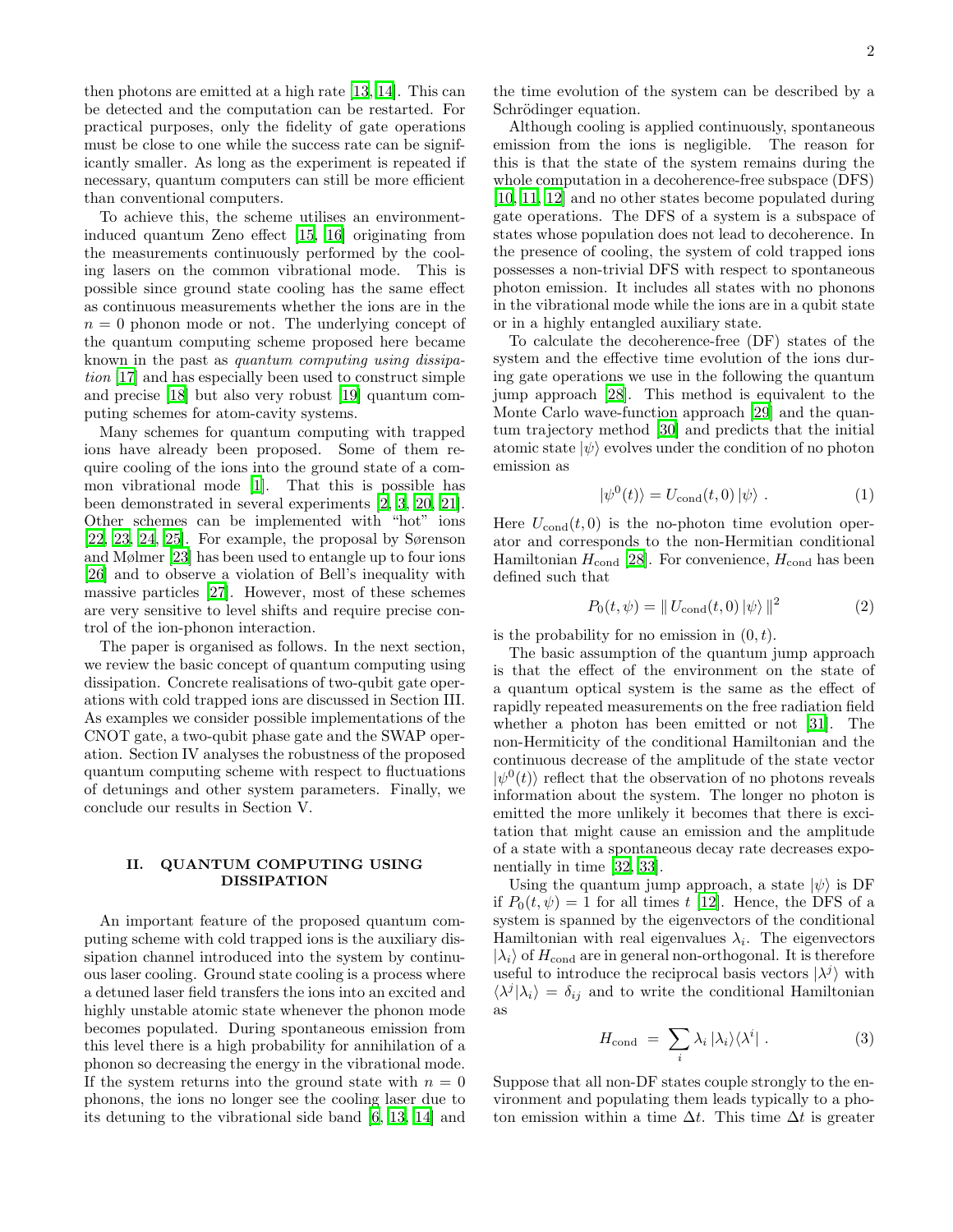<span id="page-2-1"></span>than a certain minimal size which can be determined from the quantum jump approach. Provided that the eigenvalues  $\lambda_k$  corresponding to non-DF states fulfil the condition

<span id="page-2-0"></span>
$$
e^{-i\lambda_k \Delta t/\hbar} = 0 \tag{4}
$$

the no-photon time evolution operator becomes [\[34](#page-11-5)]

$$
U_{\text{cond}}(\Delta t, 0) = \sum_{i: |\lambda_i\rangle \in \text{DFS}} e^{-i\lambda_i \Delta t/\hbar} |\lambda_i\rangle \langle \lambda_i| . \qquad (5)
$$

This operator projects every state onto the DFS. The action of the environment over a time  $\Delta t$  can therefore be interpreted as a measurement whether the system is DF or not. The probability for no emission in  $\Delta t$  equals the probability to be in a DF state.

The basic idea of quantum computing using dissipation is to utilise the no-photon time evolution [\(5\)](#page-2-0) for the implementation of gate operations. As we see below, the continuous measurements caused by the environment on the quantum system lead to a realm of possibilities to induce a DF time evolution between the qubits. The reason for this is that the conditional Hamiltonian  $H_{\text{cond}}$ can easily be varied by an arbitrary but weak enough interaction without loosing the restriction of the system onto the DFS. As long as the typical time scale of the additional terms in the conditional Hamiltonian is much longer than  $\Delta t$  defined by condition [\(4\)](#page-2-1) [\[17\]](#page-10-16), the resulting effective time evolution is given by [\(5\)](#page-2-0) to a very good approximation and can be used to generate a unitary operation between the qubits.

The restriction of the system onto the DFS can intuitively be understood with the help of the quantum Zeno effect [\[15](#page-10-14), [16\]](#page-10-15). Within  $\Delta t$ , a weak interaction can only transfer population proportional to  $\Delta t$  out off the DFS. During the next measurement the system is found in a non-DF state with a probability proportional to  $\Delta t^2$ . Otherwise it is projected back onto the DFS by the time evolution operator [\(5\)](#page-2-0). The probability to find the system always in a DF state, i.e.  $T/\Delta t$  times if T is the gate operation time, goes in the limit of weak interactions, i.e. for  $\Delta t/T \rightarrow 0$ , to one. All transitions out of the DFS are therefore strongly inhibited.

However, the time evolution inside the DFS is not affected. Using first order perturbation theory with respect to the weak interaction, [\(5\)](#page-2-0) and the assumption that the system is initially in a DF state, one can show that the conditional time evolution in  $\Delta t$  is the same as time evolution obtained from the Hamiltonian

<span id="page-2-3"></span>
$$
H_{\text{eff}} = P_{\text{DFS}} H_{\text{cond}} P_{\text{DFS}} \tag{6}
$$

using the same approximations. Here

$$
I\!\!P_{\rm DFS} = \sum_{i:|\lambda_i\rangle \in \rm DFS} |\lambda_i\rangle \langle \lambda_i| \tag{7}
$$

is the projector onto the DFS. The effective Hamiltonian  $H_{\text{eff}}$  is used in the following to find the appropriate laser configuration for the realisation of certain gate operations.

The reason for the simplicity of the resulting quantum computing schemes is that the DFS of the cold-ion system contains in addition to all ground states, highly entangled states. Through populating these states entanglement between qubits can be created during the effective time evolution even if this would not be possible using the weak interaction alone. In the next section we describe as an example the realisation of universal twoqubits gates within one step by applying different laser fields simultaneously.

Deviations from the effective time evolution occur if the applied interaction is not weak enough and the system moves in  $\Delta t$  slightly out of the DFS. We denote the (non-unitary) correction to the desired effective time evolution in the following by  $-A_{\text{corr}}(T, 0)$  so that

$$
U_{\text{cond}}(T,0) = U_{\text{eff}}(T,0) - A_{\text{corr}}(T,0) . \tag{8}
$$

<span id="page-2-2"></span>From [\(2\)](#page-1-0) we then find that the gate success rate  $P_0(T, \psi)$ equals

$$
P_0(T, \psi) = 1 - 2 \operatorname{Re} \langle \psi | U_{\text{eff}}(T, 0) A_{\text{corr}}(T, 0) | \psi \rangle \tag{9}
$$

while the fidelity of a gate operations under the condition of no photon emission is given by

<span id="page-2-4"></span>
$$
F(T,\psi) = \frac{|\langle \psi | U_{\text{eff}}(T,0) U_{\text{cond}}(T,0) | \psi \rangle|^2}{P_0(T,\psi)} . \tag{10}
$$

Using Equation [\(9\)](#page-2-2) it can be shown that the fidelity equals one,

$$
F(T, \psi) = 1 \tag{11}
$$

in first order in the correction  $A_{\text{corr}}(T, 0)$ . Dissipation can indeed be used to implement very precise quantum gates with success rates sufficiently close to one.

Let us now estimate the probability of finding the result of a whole computation assuming that each gate can be performed with maximum fidelity but only with a finite success rate  $P_0$ . The probability of implementing an algorithm of  $N$  gates faultlessly is  $P_0^N$  and decreases exponentially with  $N$ . On the other hand, if one always knows whether an algorithm has failed or not, the computation can be repeated until a result is obtained. The probability for not having a result after M runs equals

$$
P_{\text{no result}} = \left(1 - P_0^N\right)^M. \tag{12}
$$

For large N this is approximately  $\exp(-MP_0^N)$ . Many repetitions might be necessary to implement a computation. However, for smaller numbers of  $N$  and if  $P_0$  is sufficiently close to unity, the failure probability is already nearly negligible for  $M \approx N$ . For example, if  $P_0 = 95\%$ and an algorithm with  $N = 50$  gates is performed, then repeating the computation 50 times yields already a success rate above 98%.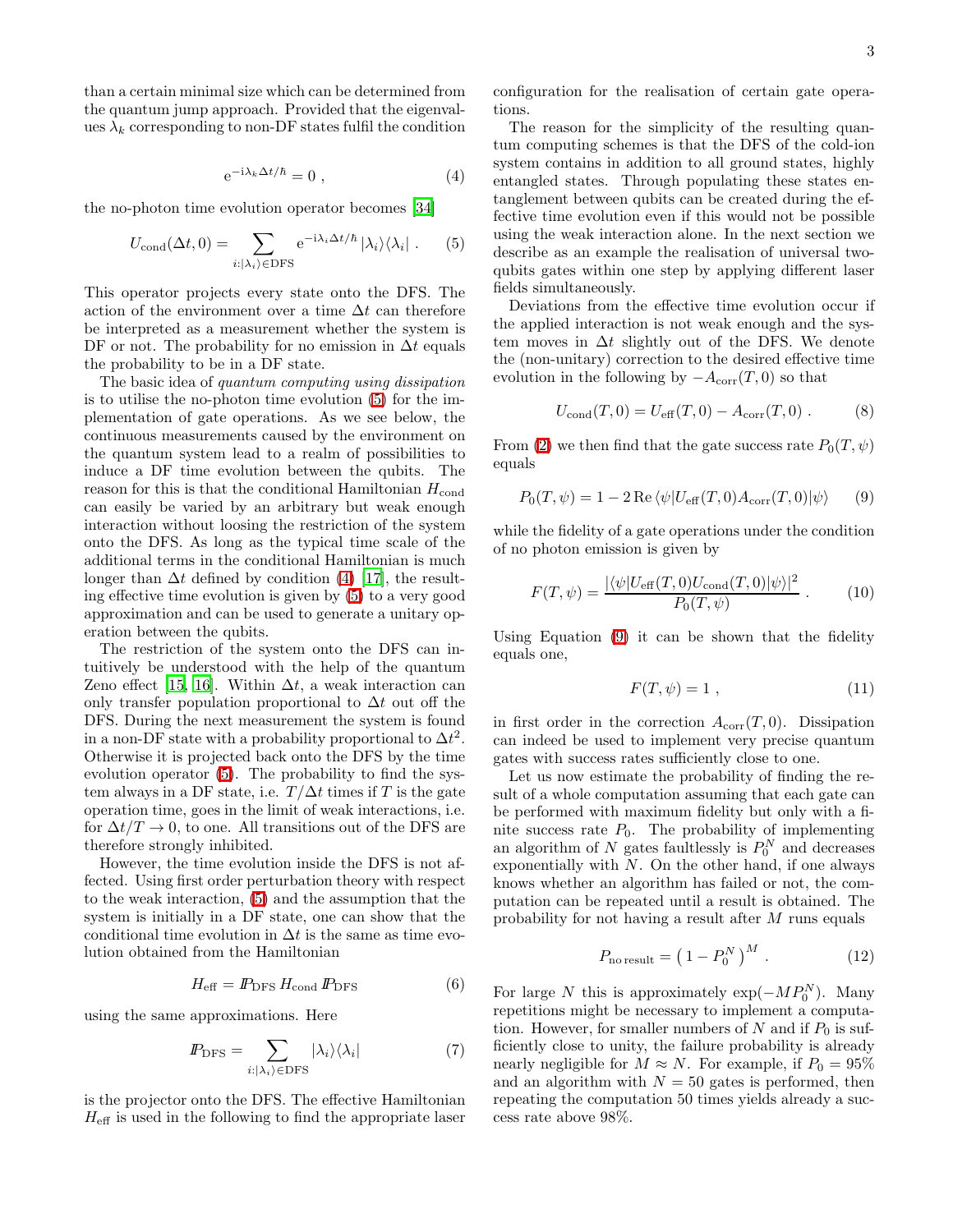

<span id="page-3-0"></span>FIG. 2: Level scheme of the two ions involved in the gate operation. Each qubit is obtained from the ground states  $|0\rangle$  and  $|1\rangle$  of one ion. In addition a metastable state  $|2\rangle$ , a rapidly decaying state  $|3\rangle$  with decay rate  $\Gamma_3$  and two strong laser fields with coupling strength  $g_j = \frac{1}{2} \eta_j \Omega_j$  and detuning  $\nu$  are required.

# III. SINGLE LASER PULSE GATES

<span id="page-3-4"></span>In this section we propose concrete realisations of twoqubit quantum gates for cold trapped ions. Each qubit is obtained from two different atomic ground states  $|0\rangle$ and  $|1\rangle$  of the same ion. In addition, a metastable state  $|2\rangle$  and a rapidly decaying level 3 are required, as shown in Figure [2.](#page-3-0) First, the ions have to be cooled into the ground state of a common vibrational mode. Two strong laser fields detuned by the frequency  $\nu$  of a common vibrational mode should be applied. The laser field coupling to the 1-2 transition establishes an "interaction" between the two qubits involved in the gate operation. The laser field driving the 1-3 transition represents the laser cooling setup and can be replaced by any other laser cooling configuration without changing the effective time evolution of the system.

In the following, we denote the spontaneous decay rate of level 3 by  $\Gamma_3$  while b and  $b^{\dagger}$  are the annihilation and creation operator of a phonon in the common vibrational mode. The coupling constant of this mode to the atomic 1-j transition equals  $g_j \equiv \frac{1}{2} \eta_j \Omega_j$  where  $\Omega_j$  is the Rabi frequency of the applied laser field and  $\eta_i$  is the Lamb Dicke parameter depending on the characteristics of the ion trap. Proceeding as in [\[28](#page-10-27)], one finds that the conditional Hamiltonian within the dipole and the rotating wave approximation and in the interaction picture with respect to the free Hamiltonian equals

<span id="page-3-1"></span>
$$
H_{\text{cond}} = \sum_{i=1}^{2} i\hbar \left[ g_2 |1\rangle_i \langle 2| b^{\dagger} + g_3 |1\rangle_i \langle 3| b^{\dagger} - \text{h.c.} \right] - \sum_{i=1}^{2} \frac{i}{2} \hbar \Gamma_3 |3\rangle_i \langle 3| . \tag{13}
$$

Here the Lamb-Dicke regime and the condition  $\nu \gg \Omega_2$ .  $\Omega_3$  has been assumed, as in [\[1\]](#page-10-0).

The DF states of the two ions are spanned by the eigenstates of the conditional Hamiltonian  $H_{\text{cond}}$  with no population in the unstable state  $|3\rangle$ . The DFS of the system therefore contains only superpositions of states with the ions either in the state  $|00\rangle$  combined with an arbitrary state of the vibrational mode or both ions in  $|01\rangle$ ,  $|10\rangle$ ,  $|11\rangle$  or in the antisymmetric state

$$
|a\rangle \equiv \frac{1}{\sqrt{2}} \left[ |12\rangle - |21\rangle \right] \tag{14}
$$

while the vibrational mode is not populated. The DF states correspond indeed to the eigenvectors of  $H_{\text{cond}}$ with real eigenvalues. Here these are all zero eigenvalues and the system does not evolve as long as no additional interaction is applied.

To realise gate operations between the two qubits weak laser fields are required in addition to the strong lasers shown in Figure [2.](#page-3-0) Let us denote the Rabi frequency of the laser with respect to the  $j-2$  transition in ion i by  $\Omega_j^{(i)}$  and assume that

$$
\Omega_j^{(i)} \ll g_2, \ g_3 \quad \text{and} \quad \Gamma_3 \ . \tag{15}
$$

<span id="page-3-2"></span>The laser Hamiltonian equals then

$$
H_{\rm int} = \sum_{i=1,2} \sum_{j=0,1} \frac{1}{2} \hbar \Omega_j^{(i)} |j\rangle_i \langle 2| + \text{h.c.}
$$
 (16)

If the system is restricted onto the DFS, as predicted in the previous section, then the time evolution of the ions can be predicted with the effective Hamiltonian [\(6\)](#page-2-3) which yields

$$
H_{\text{eff}} = \frac{1}{2\sqrt{2}}\hbar \left[ -\Omega_0^{(1)} |01\rangle + \Omega_0^{(2)} |10\rangle + \left(\Omega_1^{(2)} - \Omega_1^{(1)}\right) |11\rangle \right] \langle a| + \text{h.c.} \qquad (17)
$$

<span id="page-3-3"></span>The operation time  $T$  should be chosen such that all population returns again into the qubit states at the end of each gate operation.

To analyse the no-photon time evolution of the ions in more detail and to determine the optimal parameter regime for quantum gate implementations the notation

$$
|\psi^0\rangle \equiv \sum_{n=0}^{\infty} \sum_{i,j=0}^{3} c_{n,ij} |n,ij\rangle
$$
 (18)

is introduced. Here  $c_{n,ij}$  is the amplitude of the unnormalised state  $|\psi^0\rangle$  with respect to the state with n phonons in the vibrational mode while the ions are in  $|ij\rangle$ . Under the condition that

$$
\Omega_j^{(i)} \ll g_2, \ g_3 \quad \text{and} \quad \Gamma_3 \ , \tag{19}
$$

the coefficients  $c_{n,ij}$  of all non-DF states change on a much faster time scale than the coefficients of the DF states. They can therefore be eliminated adiabatically by setting their derivatives equal to zero. Using [\(13\)](#page-3-1),  $(16)$  and the Schrödinger equation for the no-photon time evolution we obtain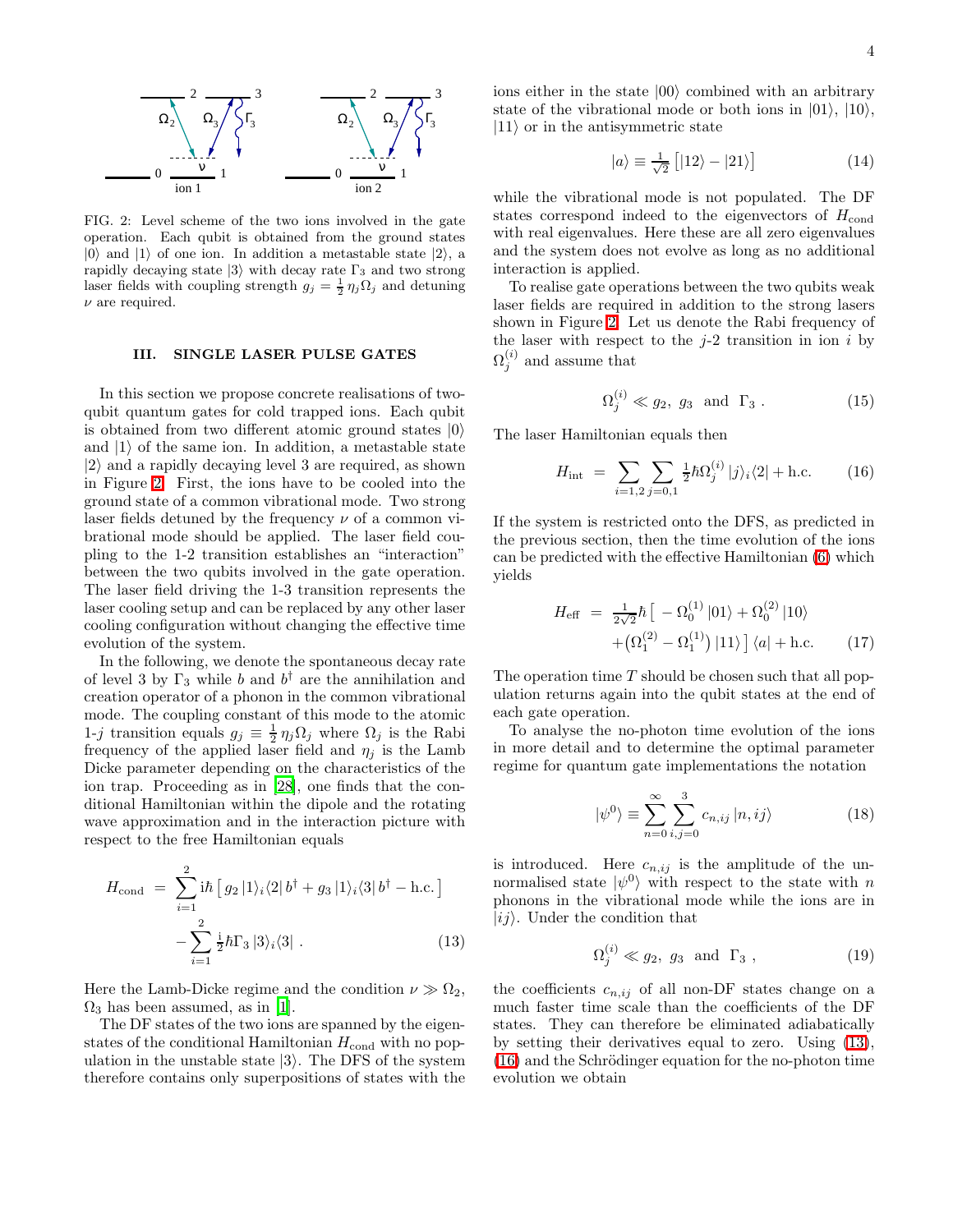5

<span id="page-4-0"></span>
$$
\dot{c}_{0,00} = -2k_1 \left[ \left( \Omega_0^{(1)2} + \Omega_0^{(2)2} \right) c_{0,00} + \Omega_0^{(1)} \Omega_1^{(1)} c_{0,10} + \Omega_0^{(2)} \Omega_1^{(2)} c_{0,01} \right]
$$
\n
$$
\dot{c}_{0,01} = \frac{i}{2\sqrt{2}} \Omega_0^{(1)} c_{0,a} - k_1 \left[ 2\Omega_0^{(2)} \Omega_1^{(2)} c_{0,00} + \left( 2\Omega_1^{(2)2} + \Omega_0^{(1)2} \right) c_{0,01} + \Omega_0^{(1)} \Omega_0^{(2)} c_{0,10} + \Omega_0^{(1)} \left( \Omega_1^{(1)} + \Omega_1^{(2)} \right) c_{0,11} \right]
$$
\n
$$
\dot{c}_{0,10} = -\frac{i}{2\sqrt{2}} \Omega_0^{(2)} c_{0,a} - k_1 \left[ 2\Omega_1^{(1)} \Omega_0^{(1)} c_{0,00} + \left( 2\Omega_1^{(1)2} + \Omega_0^{(2)2} \right) c_{0,10} + \Omega_0^{(1)} \Omega_0^{(2)} c_{0,01} + \Omega_0^{(2)} \left( \Omega_1^{(1)} + \Omega_1^{(2)} \right) c_{0,11} \right]
$$
\n
$$
\dot{c}_{0,11} = \frac{i}{2\sqrt{2}} \left[ \left( \Omega_1^{(1)} - \Omega_1^{(2)} \right) c_{0,a} - k_1 \left( \Omega_1^{(1)} + \Omega_1^{(2)} \right) \left[ \Omega_0^{(1)} c_{0,01} + \Omega_0^{(2)} c_{0,10} + \left( \Omega_1^{(1)} + \Omega_1^{(2)} \right) c_{0,11} \right]
$$
\n
$$
\dot{c}_{0,a} = \frac{i}{2\sqrt{2}} \left[ \Omega_0^{(1)} c_{0,01} - \Omega_0^{(2)} c_{0,10} + \left( \Omega_1^{(1)} - \Omega_1^{(2)} \right) c_{0,11} \right] - k_2 \left( \Omega_1^{(1)} - \Omega_1^{(2)} \right)^2 c_{0,a} \tag{20}
$$

with

$$
k_1 \equiv \frac{g_3^2}{4g_2^2 \Gamma_3}, \ k_2 \equiv \frac{\Gamma_3}{32g_3^2} + \frac{1}{8\Gamma_3} \left[ \frac{g_2^2}{g_3^2} + \frac{g_3^2}{g_2^2} - 1 \right]. \tag{21}
$$

As long as the parameters  $k_1$  and  $k_2$  multiplied with the Rabi frequencies  $\Omega_j^{(i)}$  in the effective Hamiltonian [\(17\)](#page-3-3) are much smaller than one, the system behaves indeed as predicted by the quantum Zeno effect.

In the following subsections we discuss in detail three concrete quantum gate implementations, starting with the CNOT gate. This gate, as well as the phase gate, constitutes together with the single-qubit rotation a universal set of quantum gates [\[35\]](#page-11-6). Another gate, which as we will see can easily be performed with a very high fidelity and success rate is the SWAP operation.

#### A. CNOT gate

If ion 1 contains the target qubit and ion 2 provides the control qubit, then the CNOT gate is given by the time evolution operator

$$
U_{\text{gate}} = |00\rangle\langle00| + |01\rangle\langle01| + |10\rangle\langle11| + |11\rangle\langle10| . (22)
$$

The easiest way to realise this gate is when one laser couples with the (real) Rabi frequency  $\Omega$  to the 1-2 transition of ion 1 and another one with the same Rabi frequency to the 0-2 transition of ion 2, i.e.

$$
\Omega_0^{(2)} = \Omega_1^{(1)} \equiv \Omega
$$
 and  $\Omega_0^{(1)} = \Omega_1^{(2)} = 0$ . (23)

This parameter choice corresponds to the effective Hamiltonian

$$
H_{\text{eff}} = \frac{1}{2\sqrt{2}}\hbar\Omega\left[|10\rangle - |11\rangle\right]\langle a| + \text{h.c.} \qquad (24)
$$

<span id="page-4-4"></span>If the duration of the laser pulse equals

$$
T = 2\pi/\Omega , \qquad (25)
$$

the resulting time evolution is exactly the desired CNOT operation.

From [\(20\)](#page-4-0) and first order perturbation theory we find that the correction of the no-photon time evolution to the effective time evolution of the DF states equals in first order in  $k_i\Omega$ 

<span id="page-4-1"></span>
$$
A_{\text{corr}}(T,0) = 2\Omega^2 k_1 T |00\rangle\langle00|
$$
  
+  $\frac{1}{4}\Omega^2 (7k_1 + k_2)T [|10\rangle\langle11| + \text{h.c.}]$   
+  $\frac{1}{4}\Omega^2 (5k_1 - k_2)T [|10\rangle\langle10| + |11\rangle\langle11|]$   
-  $2\sqrt{2}i \Omega k_1 [|10\rangle\langle a| + |11\rangle\langle a| + \text{h.c.}]$   
+  $[1 - \frac{1}{2}\Omega^2 (k_1 + k_2)T] |a\rangle\langle a|$ . (26)

<span id="page-4-3"></span>This leads to the no-photon probability and gate success rate

$$
P_0(T, \psi) = 1 - 4\Omega^2 k_1 T |c_{0,00}|^2
$$
  
-  $\Omega^2 (5k_1 - k_2) T \text{Re}[c_{0,10}c_{0,11}^*]$   
-  $\frac{1}{2}\Omega^2 (7k_1 + k_2) T [|c_{0,10}|^2 + |c_{0,11}|^2]$   
-  $4\sqrt{2} \Omega k_1 \text{Im}[c_{0,a}c_{0,10}^* + c_{0,a}c_{0,11}^*]$  (27)

which is very close to one as long as  $k_1T$  and  $k_2T$  are small. Using [\(26\)](#page-4-1) one can calculate the gate fidelity under the condition of no photons. As expected, it equals one in first order in  $k_i\Omega$ .

Let us now determine the parameters that maximise the minimal gate success rate  $P_0(T, \psi)$  on average, this means independent from the initial qubit state. From [\(2\)](#page-1-0) we find that

$$
P_0(T,\psi) \ge \min_i \left\{ |\mu_i|^2 \right\} \tag{28}
$$

if  $\mu_i$  are the eigenvalues of the conditional time evolution operator [\(26\)](#page-4-1). These are always smaller but close to one. Calculating them we find that up to first order in  $k_i$  one has

$$
P_0(T, \psi) \ge 1 - \Omega^2 \max\{(k_1 + k_2)T, 6k_1T\} .
$$
 (29)

Optimising this we find that for a fixed ratio of  $\Omega/g_2$  the CNOT gate works most reliable if

$$
g_{3\text{opt}} = \sqrt{2} g_2
$$
 and  $\Gamma_{3\text{opt}} = 2\sqrt{37} g_2$ . (30)

For these parameters one has, for all qubit states  $|\psi\rangle$ ,

<span id="page-4-2"></span>
$$
P_{0\text{opt}}(T,\psi) \ge 1 - 3\pi \Omega/(\sqrt{37}g_2) . \tag{31}
$$

The success rate of the gate operation assumes its minimum if  $|\psi\rangle$  is a superposition of the states  $|10\rangle$  and  $|11\rangle$ .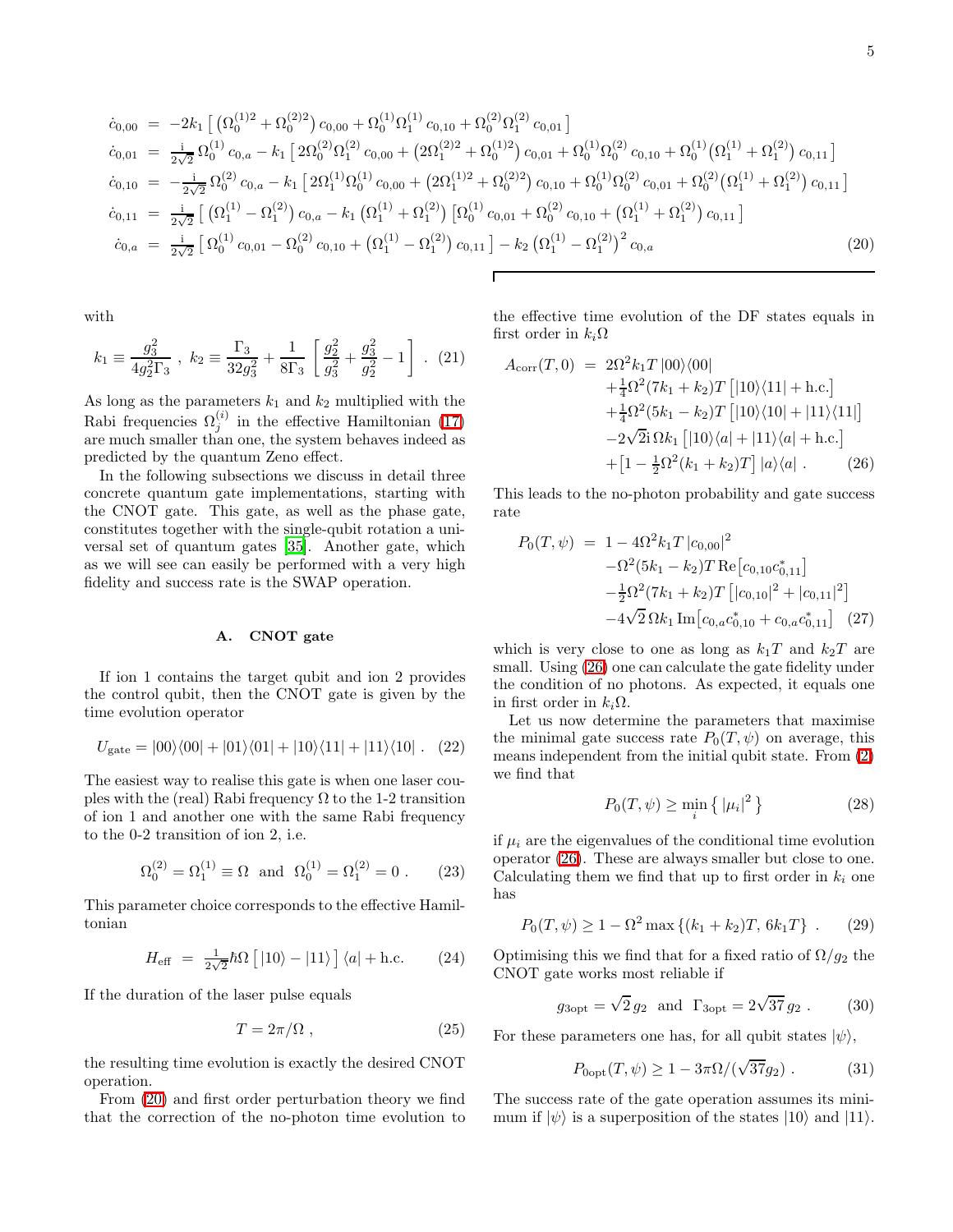

<span id="page-5-0"></span>FIG. 3: Success rate and fidelity under the condition of no photon emission of a single CNOT gate as a function of the Rabi frequency  $\Omega$  for  $\Gamma_3 = \Gamma_{3\text{opt}}$ ,  $g_3 = g_{3\text{opt}}$  and for the initial qubit states  $|00\rangle$  (a),  $|10\rangle$  (b),  $|11\rangle$  (c) and  $[10\rangle - |11\rangle]/\sqrt{2}$ (d). The gate success rate and fidelity are always maximal if the ions are initially prepared in  $|01\rangle$ .

For all other initial qubit states the success rate is even closer or equal to one.

Figure [3](#page-5-0) results from a numerical solution of the nophoton time evolution given by the sum of the Hamil-tonians [\(13\)](#page-3-1) and [\(16\)](#page-3-2). The success rate  $P_0$  is in good agreement with the theoretical predictions [\(31\)](#page-4-2). For very small Rabi frequencies, the gate success rate and fidelity is for all initial states close to one. For larger values of  $\Omega$ , the gate success rate decreases and can for  $\Omega = 0.2 g_2$  be as low as 73%. The gate fidelity is in this case still above 98.4%. The smallest gate success rate is found when the atoms are initially in  $|10\rangle$ ,  $|11\rangle$  or in a superposition of these two states. Success rates  $P_0 > 90\%$  are achieved as long as  $\Omega < 0.07 g_2$ . The fidelity  $F(T, \psi)$  is in this case larger than  $99.8\%$  and the gate duration time T is about  $90/g_2$ .

Finally, we would like to comment on the role of the spontaneous decay rate of level 3 in the scheme. Figure [4](#page-5-1) shows the fidelity of a single CNOT gate as a function of Γ<sub>3</sub> and for  $g_3 = Γ_3$ . In the chosen parameter regime, the effective damping rate of unwanted population in non-DF states can be shown to equal  $g_3^2/\Gamma_3 = \Gamma_3$  to a very good approximation and the effective decay rate of non-DF states increases linearly in  $\Gamma_3$ . Figure [4](#page-5-1) confirms that the presence of the auxiliary dissipation channels is cru-



<span id="page-5-1"></span>FIG. 4: Fidelity for a single CNOT gate under the condition of no photon emission as a function of the spontaneous decay rate  $\Gamma_3/g_2$  for  $g_3 = \Gamma_3$ ,  $\Omega = 0.01 g_2$  and for the initial qubit states  $|00\rangle$  (a),  $|10\rangle$  (b) and  $[|10\rangle - |11\rangle]/\sqrt{2}$  (c). If the ions are initially prepared in  $|01\rangle$ , the gate success rate equals one. For  $|\psi\rangle = |10\rangle$  the fidelity is about the same as in graph (c).

cial for the scheme to work! For small damping rates the mechanism which restricts the time evolution of the system onto the computational subspace fails and the minimum gate fidelity is well below 50 %. If performed with ions with a larger spontaneous decay rate  $\Gamma_3$ , the scheme works precisely – although this parameter should also not be too large since this would introduce an additional fast time scale into the system and the assumptions made to derive the differential equations [\(20\)](#page-4-0) would no longer be valid.

#### B. Phase gate

<span id="page-5-2"></span>Another two-qubit quantum gate, whose realisation is even simpler than the realisation of the CNOT gate, is the phase gate that changes the sign of the amplitude of the qubit state  $|01\rangle$  but leaves all other basis states unchanged. It requires only one weak laser pulse in addition to the laser excitation shown in Figure [2](#page-3-0) [\[4\]](#page-10-3). This pulse addresses the 0-2 transition in atom 1 and one should choose

$$
\Omega_0^{(1)} \equiv \Omega
$$
 and  $\Omega_0^{(2)} = \Omega_1^{(1)} = \Omega_1^{(2)} = 0$ . (32)

From [\(17\)](#page-3-3) we see that this choice of parameters corresponds to the effective Hamiltonian

$$
H_{\text{eff}} = \frac{1}{2\sqrt{2}}\hbar\Omega\left|01\right\rangle\left\langle a\right| + \text{h.c.} \tag{33}
$$

<span id="page-5-3"></span>and the weak laser field should be turned off after a time

$$
T = 2\sqrt{2}\pi/\Omega \ . \tag{34}
$$

To change the sign of the qubit state  $|10\rangle$  one can proceed in exactly the same way but with  $\Omega_0^{(2)} \equiv \Omega$  and  $\Omega_0^{(1)} =$  $\Omega_1^{(1)} = \Omega_1^{(2)} = 0.$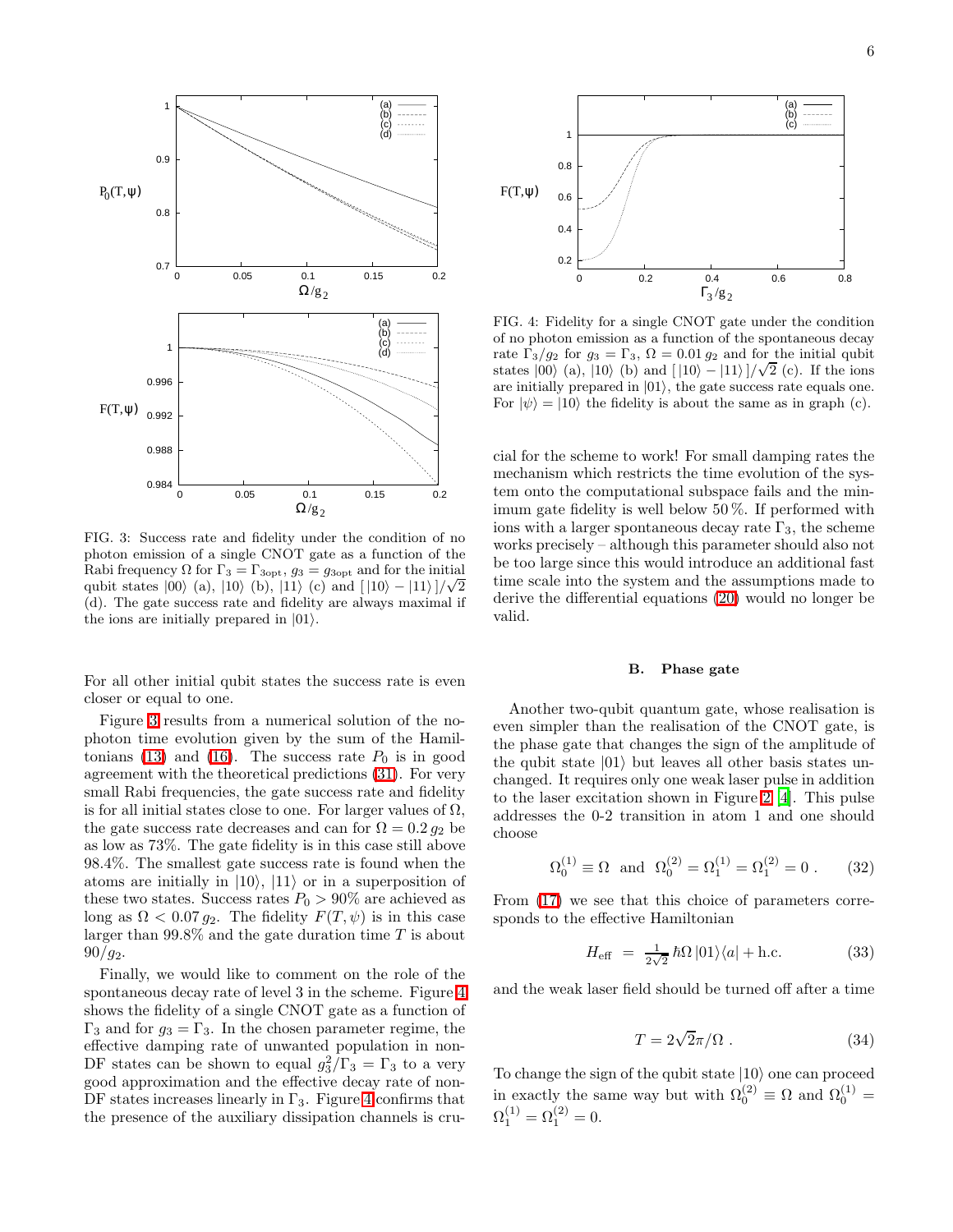



<span id="page-6-0"></span>frequency  $\Omega$  for the same parameters  $\Gamma_3$  and  $g_3$  as in Figure [3.](#page-5-0) The initial states of the ions are  $|00\rangle$  (a),  $|01\rangle$  (b) and  $\left[\ket{00} + \ket{01}\right] / \sqrt{2}$  (c).

Using the differential equations [\(20\)](#page-4-0) and first order perturbation theory we find that the correction  $A_{\text{corr}}(T, 0)$  to the effective time evolution equals in first order  $k_1\Omega$ 

$$
A_{\text{corr}}(T,0) = \sqrt{2}\pi k_1 \Omega \left[ 4 |00\rangle\langle00| - |01\rangle\langle01| \right]. (35)
$$

This leads to the no-photon probability

0.988

$$
P_0(T,\psi) = 1 - 2\sqrt{2}\pi k_1 \Omega \left[ 4 |c_{0,00}|^2 + |c_{0,01}|^2 \right] (36)
$$

which is very close to unity as long as  $k_1\Omega \ll 1$ . Calculating the fidelity under the condition of no photon emission [\(10\)](#page-2-4) one finds again that it does not differ from one in first order.

Figure [5](#page-6-0) results from a numerical solution of the nophoton time evolution of the system for the same parameters as in Figure [3.](#page-5-0) The success rate and the conditional fidelity of a single phase gate are of similar size as in the previous subsection and the scheme works very well for small Rabi frequencies  $\Omega$ . As initial states we considered only the the qubit states  $|00\rangle$  and  $|01\rangle$  since they are the only ones affected by the laser field. If the ions are initially in  $|10\rangle$  or  $|11\rangle$ , the fidelity and success rates of the phase gate are exactly one.

### C. SWAP operation

Another quantum gate that can be implemented relatively easy is the SWAP operation. It transforms the state  $|01\rangle$  into  $|10\rangle$  and vice versa but leaves  $|00\rangle$  and  $|11\rangle$  unchanged. The realisation of this gate does not require individual laser addressing of the ions and one should choose

$$
\Omega_0^{(1)} = \Omega_0^{(2)} \equiv \Omega
$$
 and  $\Omega_1^{(1)} = \Omega_1^{(2)} = 0$ . (37)

For these Rabi frequencies the effective Hamiltonian [\(17\)](#page-3-3) becomes

$$
H_{\text{eff}} = \frac{1}{2\sqrt{2}} \hbar \Omega \left[ -|01\rangle + |10\rangle \right] \langle a| + \text{h.c.} \quad (38)
$$

<span id="page-6-2"></span>and the duration of the weak laser pulse should equal

$$
T = 2\pi/\Omega \tag{39}
$$

The SWAP gate can be very useful. It exchanges the states of two qubits without that the corresponding ions have to swap their places physically.

Proceeding as in the previous subsection, the correction to the desired effective time evolution reads

$$
A_{\text{corr}}(T,0) = 2\pi k_1 \Omega \left[ 4|00\rangle\langle00| + |01\rangle\langle01| + |10\rangle\langle10| + |01\rangle\langle10| + |10\rangle\langle01| \right] \otimes |0\rangle_{\text{vib}}\langle0| \qquad (40)
$$

and the gate success rate becomes

$$
P_0(T, \psi) = 1 - 4\pi k_1 \Omega \left[ 4 |c_{0,00}|^2 + |c_{0,01}|^2 + |c_{0,10}|^2 + 2 \operatorname{Re} (c_{0,01} c_{0,10}^*) \right].
$$
\n(41)

Again, the fidelity under the condition of no photon emission can be shown to equal one in first order  $k_1\Omega$ . A comparison with [\(27\)](#page-4-3) shows that the success rate of each SWAP gate is of similar size as for the phase gate discussed in the previous subsection.

#### D. Dissipation-assisted quantum gates

A closer look at the differential equations [\(20\)](#page-4-0) reveals that for fixed gate operation times relatively small corrections to the effective time evolution [\(17\)](#page-3-3) are obtained if

$$
\Omega_1^{(1)} - \Omega_1^{(2)} = 0
$$
 and  $\Gamma_3 \gg g_3$ . (42)

Then all terms proportional to  $k_2$  vanish in [\(20\)](#page-4-0) and the terms proportional to  $k_1$  become relatively small. The corresponding gates are relatively easy to realise because they require only one weak laser field applied to the 0-2 transition in each atom. The effective Hamiltonian is in this case given by

<span id="page-6-1"></span>
$$
H_{\text{eff}} = \frac{1}{2\sqrt{2}}\hbar \left[ -\Omega_0^{(1)} |01\rangle + \Omega_0^{(2)} |10\rangle \right] \langle a| + \text{h.c.}
$$
\n(43)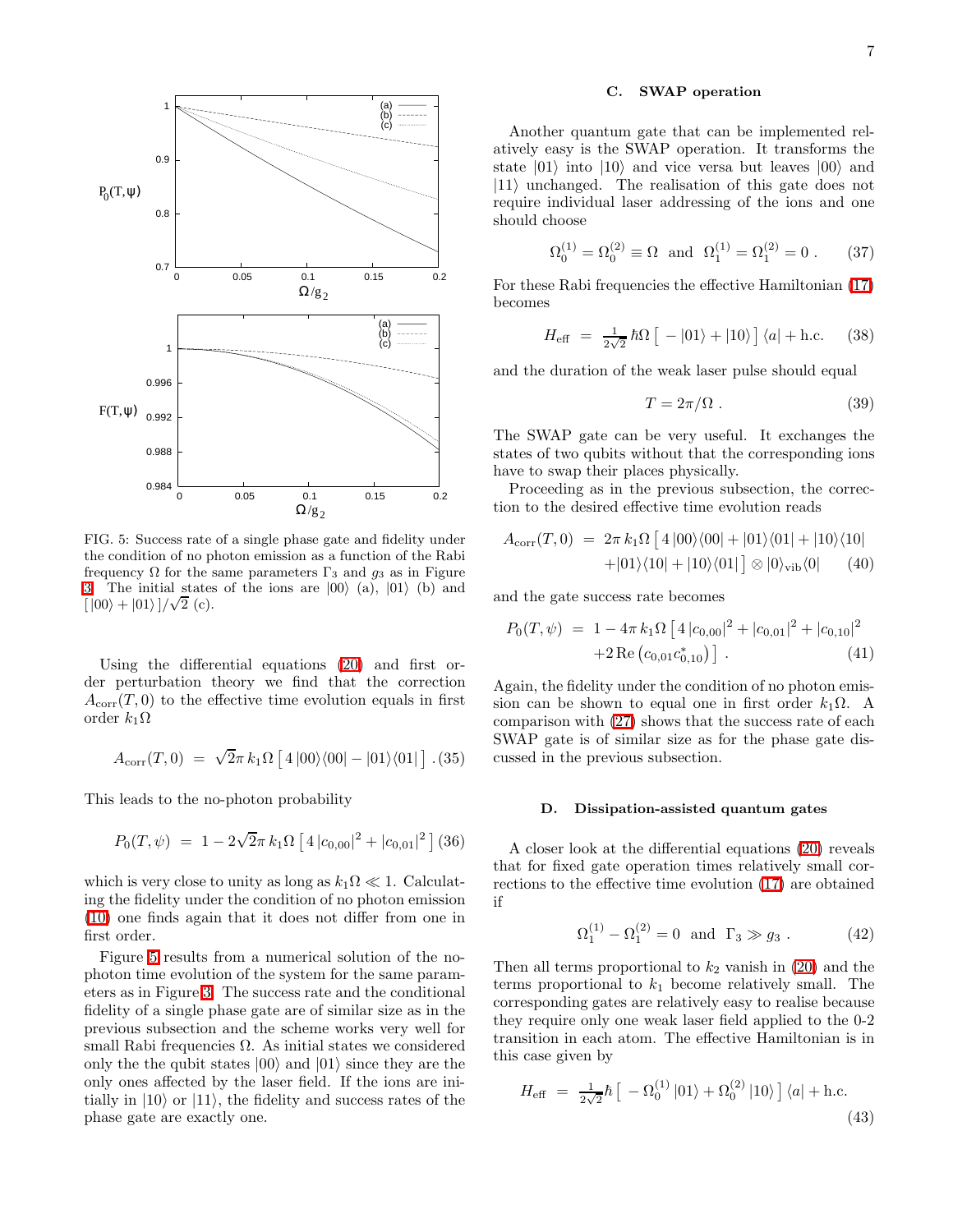

<span id="page-7-0"></span>FIG. 6: Fidelity for a single phase gate under the condition of no photon emission as a function of the Rabi frequency  $\Omega$  if the ions are initially prepared in the state  $|00\rangle$  and for  $g_3 = \Gamma_3 = 0$  (a), for  $g_3 = g_2$  and  $\Gamma_3 = 10 g_2$  (b) and for  $g_3 = g_2$  and  $\Gamma_3 = 0$  (c). The curves give a lower bound for the fidelity of the prepared state independent from the initial state.

and can be realised with  $\Omega_1^{(1)} = \Omega_1^{(2)} = 0$ . The above described phase gate and SWAP operation are examples for quantum gates that can be implemented in this way and they are the only gates for whom the presence of the auxiliary dissipation channel is not crucial for the scheme to work.

Remarkable about the effective time evolution [\(43\)](#page-6-1) is that cooling plays indeed a different role for its realisation than in the case of the CNOT gate which only works because of dissipation. Suppose the quantum Zeno effect provides the basic mechanisms that restricts the system onto the DFS. Then one would expect that the quantum gate works the better if one increases the value of  $g_3^2/\Gamma_3$ since this number relates directly to the spontaneous decay rate of non-DF states. Instead it can be shown that the phase gate and the SWAP operation work the better the smaller  $g_3^2/\Gamma_3$  since this implies smaller values for  $k_1$ . Both gates can even be implemented in the absence of cooling for  $g_3 = \Gamma_3 = 0$  [\[4\]](#page-10-3).

The mechanism which yields the effective Hamiltonian [\(43\)](#page-6-1) in this subsection is adiabaticity resulting from the presence of two different times scales in the system. One is given by the weak Rabi frequencies  $\Omega_0^{(i)}$  and the other one by the coupling constant  $g_2$ . To guarantee a success rate close to one, quantum gates based on adiabatic passages are as slow as gates based on a quantum Zeno effect. Advantages arise when the system is operated outside the adiabatic regime with gate operation times of about the same size as  $1/g_2$ . In this regime, cooling has the same effect as error detection measurements. Under the condition of no photon emission, the system behaves as predicted by adiabaticity. The presence of the auxiliary dissipation channel exponentially damps away the population that accumulates due to non-adiabaticity in unwanted states. The resulting process can be called a dissipation-assisted adiabatic passage [\[4\]](#page-10-3). The price one pays for the speed up of gate operations is a decrease of the gate success rate  $P_0$ .

Figure [6](#page-7-0) shows the fidelity of a single phase gate under the condition of no photon emission for a wider range of Rabi frequencies  $\Omega$  than assumed in Figures [3](#page-5-0) and [5.](#page-6-0) The fidelity of the finally obtained state is for  $g_3 = \Gamma_3 = 0$ very close to one as long as  $\Omega$  is much smaller than  $g_2$ (see Figure  $6(a)$ ). Note that the same fidelity close to one can be achieved for higher Rabi frequencies, and therefore also for shorter gate operation times, in the presence of dissipation (see Figure [6\(](#page-7-0)b)). Choosing  $g_3 = g_2$  and  $\Gamma_3 =$ 0 improves the precision of the performed gate operation even further, corresponds to the gate success rate  $P_0 \equiv$ 1 but does not provide cooling of the ions during gate operations (see Figure  $6(c)$ ).

# IV. ROBUSTNESS AGAINST PARAMETER FLUCTUATIONS

In this Section we discuss in detail the robustness of the proposed quantum computing scheme with respect to parameter fluctuations and analyse the effect of variations of Rabi frequencies and the presence of detunings. The independence of the scheme from the precise value of most experimental parameters is a big advantage of the proposed quantum computing scheme and applies to quantum computing schemes using dissipation in general.

# A. Effect of detunings

In the following we denote the detuning of the laser field that establishes the coupling of the ions to the common vibrational mode by  $\Delta_2$ . The reason for the independence of the no-photon time evolution of the system from this parameter arises from the different role of the ion-phonon interaction in the present scheme compared to other quantum computing schemes with cold trapped ions. Here the interaction does not cause a transfer of excitation into a common vibrational mode. Instead, its presence introduces a fast time scale into the system which prevents transitions into unwanted states. During gate operations, the phonon mode becomes only virtually populated.

To visualise the role of the vibrational mode in the scheme it is useful to have a look at all levels and transitions involved in the time evolution of the system. As an example we survey in the following the phase gate which has been introduced in Section [III B.](#page-5-2) Its level scheme is shown in Figure [7](#page-8-0) and is much simpler than the level configurations for the CNOT gate and the SWAP operation. Still, the independence of detunings described here applies to single laser pulse gates with cold trapped ions in general and can be shown for all other gates in the same way.

If initially only qubit states are populated, then the time evolution of the system during a phase gate implementation involves only the eleven levels shown in Figure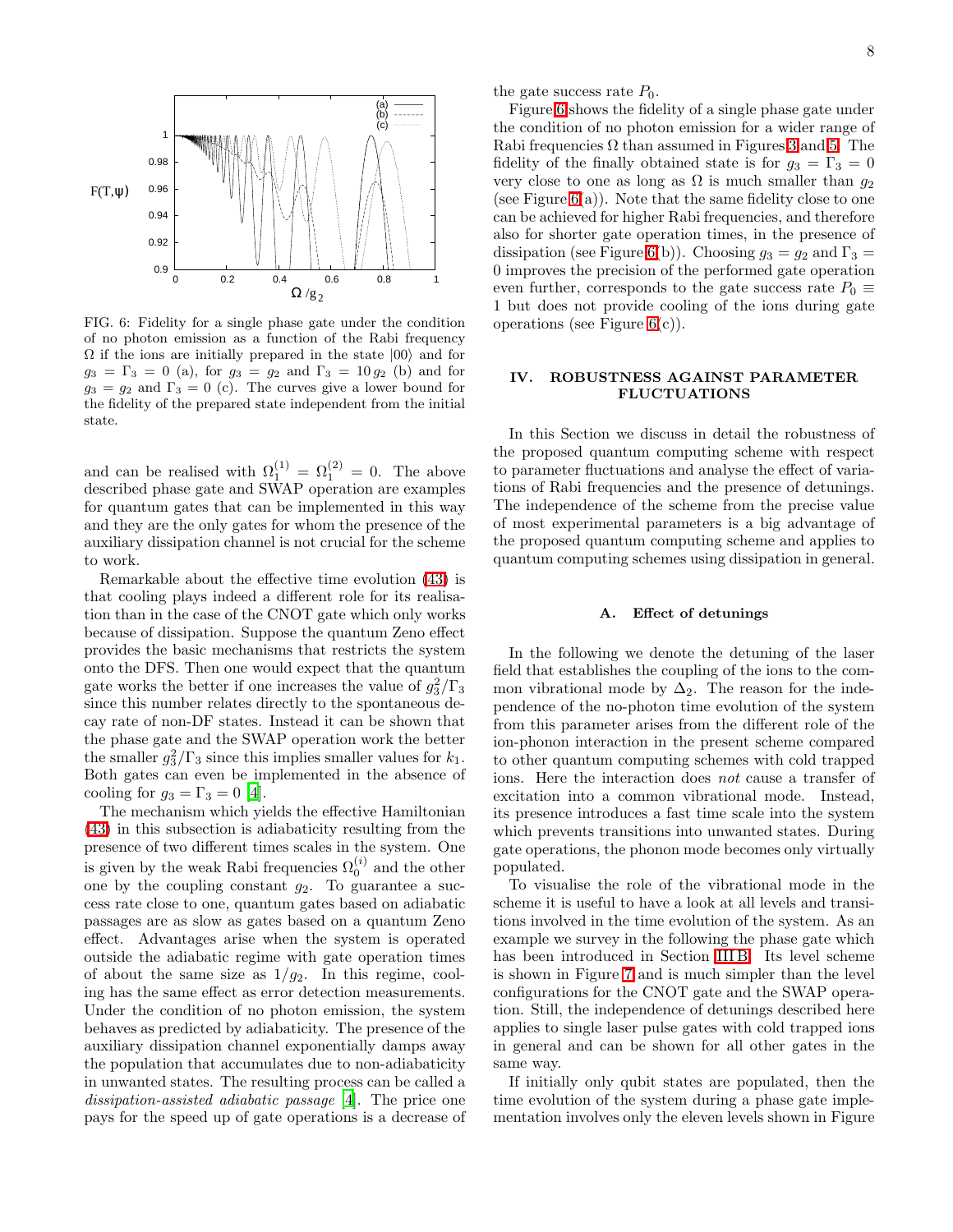

<span id="page-8-0"></span>FIG. 7: Level scheme showing all transitions and level involved in the realisation of the two-qubit phase gate.

[7.](#page-8-0) Let us define the interaction-free Hamiltonian  $H_0$  as

<span id="page-8-2"></span>
$$
H_0 = H_{\text{ions}} + H_{\text{phonons}} - \hbar \Delta_2 [ |1, 10\rangle \langle 1, 10| + |1, 11\rangle \langle 1, 11| + |0, 30\rangle \langle 0, 30| + |0, s_{13}\rangle \langle 0, s_{13}| ],
$$
\n(44)

where  $\Delta_2$  is the detuning of the strong laser field driving the 1-2 transition of each ion and

$$
|s_{1j}\rangle \equiv \frac{1}{\sqrt{2}} \left[|1j\rangle + |j1\rangle\right]. \tag{45}
$$

In the interaction picture with respect to this Hamiltonian, the Hamiltonian describing the no-photon time evolution of the system becomes

$$
H_{\text{cond}} = i\hbar g_2 \left[ |0, 20\rangle\langle 1, 10| + \sqrt{2} |0, s_{12}\rangle\langle 1, 11| \right] + i\hbar g_3 \left[ |1, 10\rangle\langle 0, 30| + \sqrt{2} |1, 11\rangle\langle 0, s_{13}| \right] + \frac{1}{2}\hbar\Omega \left[ |0, 00\rangle\langle 0, 20| + \frac{1}{\sqrt{2}} |0, 01\rangle\langle 0, s_{12}| \right] + \frac{1}{\sqrt{2}} |0, 01\rangle\langle 0, a| \right] + \text{h.c.} + \hbar\Delta_2 \left[ |1, 10\rangle\langle 1, 10| \right] + |1, 11\rangle\langle 1, 11| \right] - \hbar \left( \frac{1}{2}\Gamma_3 - \Delta_2 \right) \left[ |0, 30\rangle\langle 0, 30| \right] + |0, s_{13}\rangle\langle 0, s_{13}| \right]. \tag{46}
$$

One can easily check that the effective Hamiltonian [\(6\)](#page-2-3) of the system does not depend on the detuning  $\Delta_2$ . In a first approximation, the time evolution of the system does not change, even if the detuning  $\Delta_2$  is about the same size as  $q_2$ .

This is in good agreement with the numerical results shown in Figure [8](#page-8-1) which has been obtained by solving the no-photon time evolution of the system with the Hamilto-nian [\(44\)](#page-8-2). As expected, the presence of the detuning  $\Delta_2$ has only a small effect on the success rate of the scheme. The fidelity of the gate operation under the condition of no photon emission decreases less than one percent even if  $\Delta_2$  becomes as big as the ion-phonon coupling constant  $g_2$ . However, the amplitude of the finally prepared state collects a phase factor in the presence of detuning. Depending on the initial qubit state, this phase can differ up to 12◦ from the desired phase (see Figure [8\)](#page-8-1).

Analogously, it can be shown that detunings in the cooling laser setup affect the effective time evolution of the system only slightly. Detunings of the weak laser



<span id="page-8-1"></span>FIG. 8: Success rate of a single phase gate and fidelity under the condition of no photon emission as a function of the detuning  $\Delta_2$  of the ion-coupling laser for the same parameters and initial states as in Figure [5.](#page-6-0) The last graph gives the size of the phase error  $\Delta\varphi$  of the amplitude of the final state in degrees.

field with Rabi frequency  $\Omega$  have to be taken into account because they lead to an additional term in the effective Hamiltonian [\(6\)](#page-2-3).

#### B. Fluctuations of Rabi frequencies

Let us now assume again zero detunings and discuss the effect of fluctuations of Rabi frequencies on the desired time evolution of the system. The analysis in Section [III](#page-3-4) showed already that the performance of the proposed quantum gate operations does not depend on the size of the ion-phonon coupling constants  $g_2$  and  $g_3$  and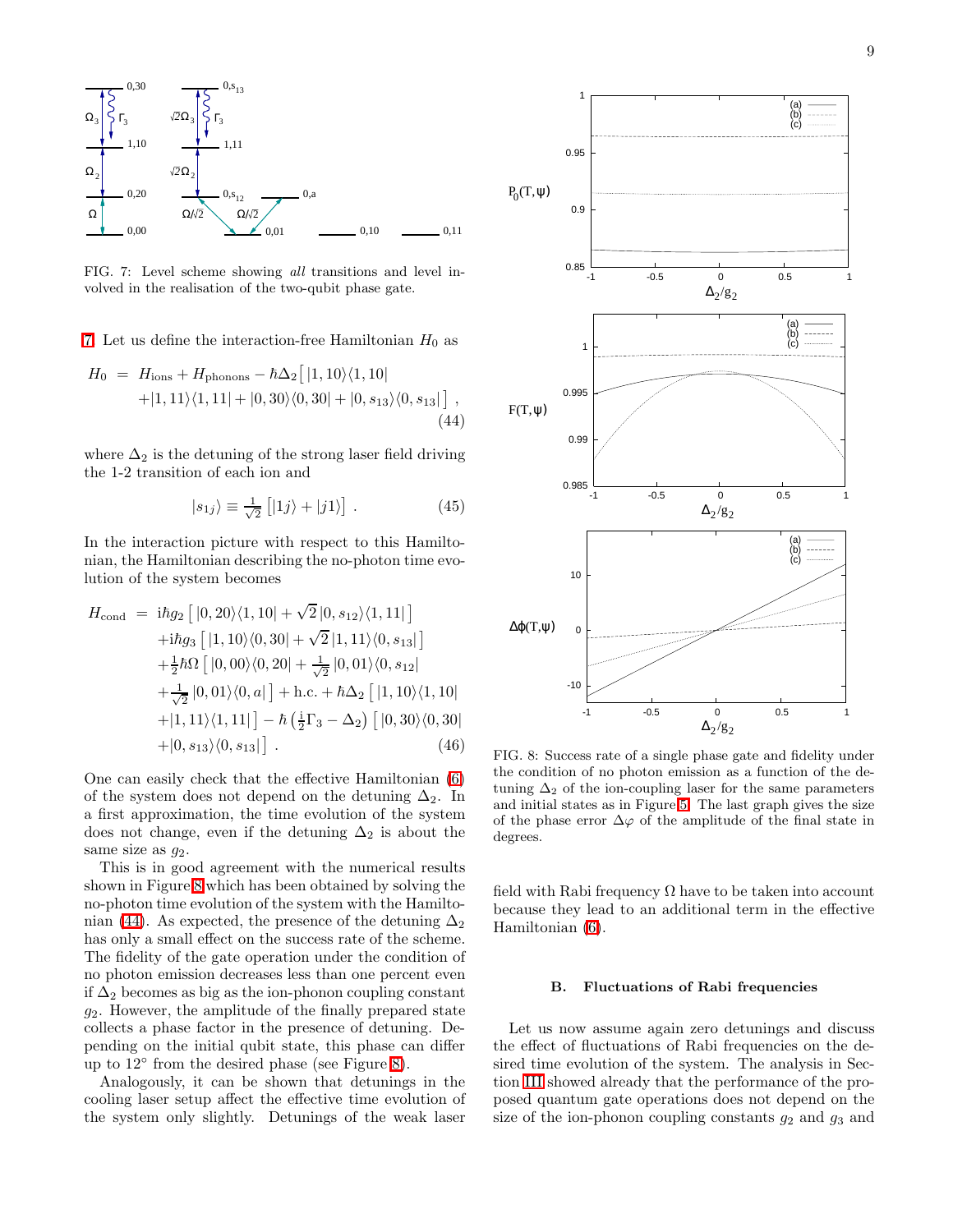the decay rate  $\Gamma_3$  as long as these rates are big enough. In the formalism this is reflected by the fact that the effec-tive Hamiltonians [\(24\)](#page-4-4), [\(33\)](#page-5-3) and [\(38\)](#page-6-2) depend only on  $\Omega$ . In this subsection we show that the scheme is also widely robust against fluctuations of the weak Rabi frequency Ω.

The reason for this robustness is that the effective Hamiltonian can be written as  $H_{\text{eff}} = \Omega M$  where M is a time independent operator. This is the case for all three quantum gates discussed in the previous Section. Let us assume that the Rabi frequency  $\Omega = \Omega(t)$ . The effective time evolution operator of the system is then given by

$$
U_{\text{eff}}(T,0) = \exp\left[-\frac{\mathrm{i}}{\hbar} \int_0^T \mathrm{d}t \,\Omega(t)M\right] \tag{47}
$$

and depends only on the integral  $\int_0^T dt \Omega(t)$ . High fidelities require therefore only precise control of this time integral. With respect to fluctuations of system parameters, quantum computing schemes using dissipation share some features with schemes that employ holonomies or geometrical time evolutions [\[36\]](#page-11-7) or similar dynamical processes to implement quantum gate operations.

<span id="page-9-0"></span>Finally, we would like to comment on the effect of shaped laser pulses on the quantum gate performance. As an example we consider again the phase gate and assume

$$
\Omega(t) = 2\Omega_0 \sin^2\left[\frac{1}{2\sqrt{2}}\Omega_0 t\right]
$$
 (48)

while the gate operation time should be chosen as

$$
T = 2\sqrt{2}\pi/\Omega_0 \ . \tag{49}
$$

The integral  $\int_0^T dt \Omega(t)$  is then the same as in Subsection IIIB and the Rabi frequency  $\Omega$  equals zero at the end of the gate operation. Motivation for assuming a time dependence as in [\(48\)](#page-9-0) is to minimise the corrections to the desired time evolution and to increase the fidelity of the finally prepared state without increasing the gate operation time.

Figure [9](#page-9-1) results from a numerical simulation of the no-photon time evolution of the system and shows that  $F(T, \psi)$  can be improved even further. The gate fidelity is now for many initial states closer to one and for all initial states above 99.2%, even if  $\Omega_0 = 0.2 g_2$ . A comparison of Figure [9](#page-9-1) with Figure [5](#page-6-0) reveals that the price one has to pay for this improvement of the precision of the scheme is a reduction of the gate success rate  $P_0(T, \psi)$  for certain initial qubit states by a few percent. (Note that the gate operation times T are in both Figures the same when  $\Omega$ and  $\Omega_0$  are the same.) Similar results can be derived for other single-laser pulse quantum gates with cold trapped ions.

# V. CONCLUSIONS

We discussed the possibility to implement precise quantum gates between cold trapped ions in the presence



<span id="page-9-1"></span>FIG. 9: Success rate of a single phase gate and fidelity under the condition of no photon emission as a function of the Rabi frequency  $\Omega_0$  (defined in [\(48\)](#page-9-0)) for the same parameters and initial states as in Figure [5.](#page-6-0)

of cooling of a common vibrational mode within one step. That the proposed quantum computing scheme is feasible with present technology has recently been demonstrated in an experiment in Innsbruck [\[2](#page-10-1)]. The setup for the realisation of the Cirac-Zoller CNOT gate with Calcium ions reported in [\[2](#page-10-1)] is very similar to the setup needed for the implementation of the two-qubit phase gate and the SWAP operation presented in this paper. Both quantum computing schemes require cooling of the ions to the vibrational ground state and a strong laser field to establish a coupling between the ions. In addition only one laser pulse is needed. To implement the phase gate, this laser has to excite one of the ions resonantly.

Because of its simplicity and robustness, the proposed scheme might help to increase the number of qubits in present quantum computing experiments. One of its advantages is that it offers a great variety of ways to implement gate operations, which can all be performed within one step. Laser cooling is not only possible between computations but should be applied continuously. An additional ion species for sympathetic cooling, as proposed in [\[9\]](#page-10-8), is not required. Although the system remains continuously in the ground state of a common vibrational mode, the presence of the cooling laser setup decreases the probability for heating even if no photons are actually scattered from the ions [\[6\]](#page-10-5).

Another major benefit of the proposed quantum com-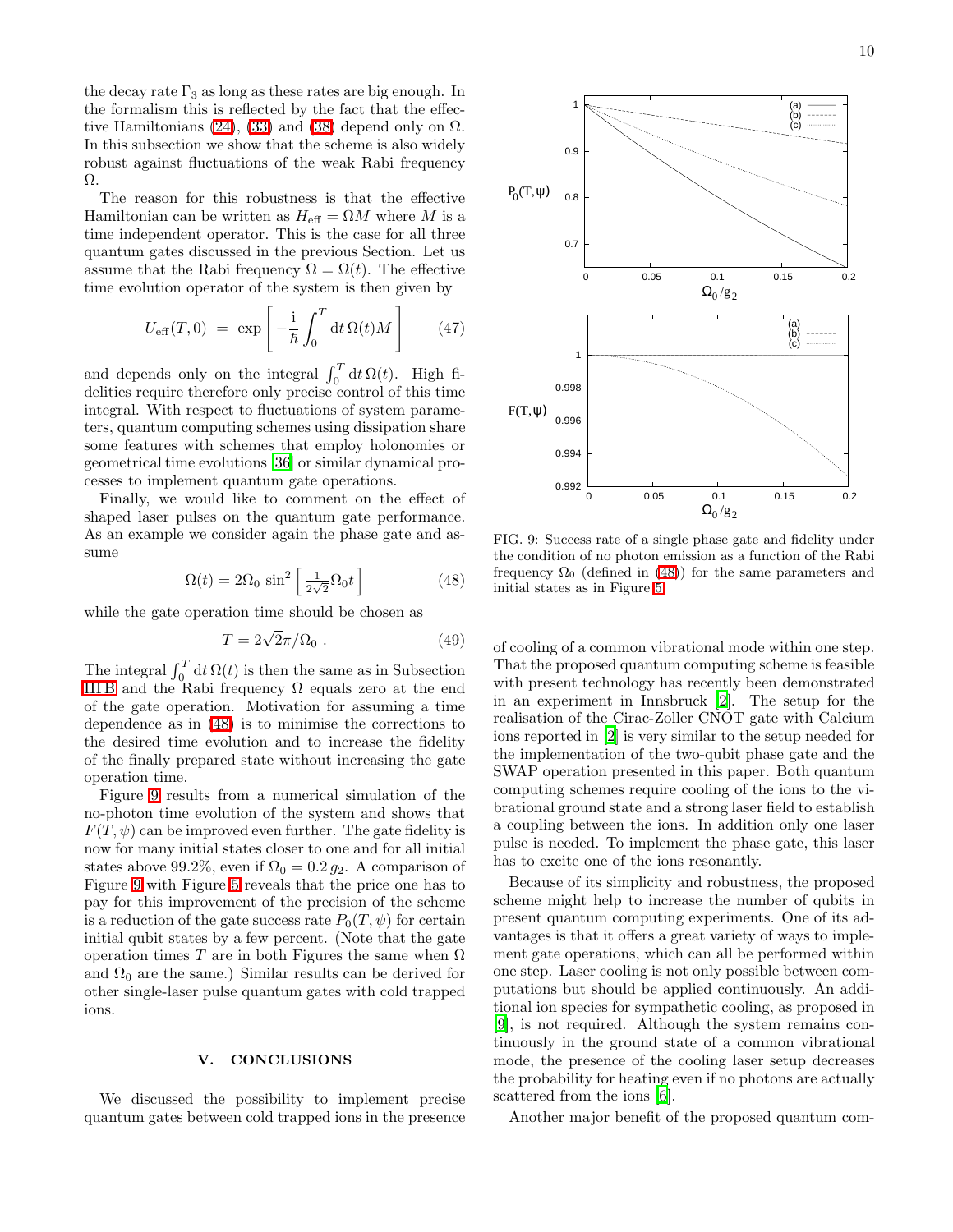puting scheme is its independence from fluctuations of most experimental parameters. To guarantee a high precision of gate operations only one of the applied laser fields has to be controlled relatively well. Its Rabi frequency integrated over the gate operation time has to equal a certain value. All other Rabi frequencies,  $\Omega_2$  and  $\Omega_3$ , do not enter the effective time evolution of the system and the scheme does not depend on their concrete value as long as they are big enough. The proposed setup can also tolerate a detuning of the laser field which establishes the coupling of the ions to the vibrational mode, even if this detuning is of the same size as the ion-phonon coupling constant  $g_2$ .

Error detection is already included in the scheme [\[4\]](#page-10-3). If a gate operation fails or heating leads to the population of higher phonon modes, then photons are emitted at a high rate. This can easily be detected and the whole computation can be restarted if necessary. In this way, the system is protected against certain kinds of errors. As long as the gate success rate is sufficiently close to one, quantum computing can still be more efficient than

- <span id="page-10-0"></span>[1] J. I. Cirac and P. Zoller, Phys. Rev. Lett. 74, 4091 (1995).
- <span id="page-10-1"></span>[2] F. Schmidt-Kaler, H. Häffner, M. Riebe, S. Gulde, G. P. T. Lancaster, T. Deuschle, C. Becher, C. F. Roos, J. Eschner, and R. Blatt, Nature 422, 408 (2003).
- <span id="page-10-2"></span>[3] D. Leibfried, B. DeMarco, V. Meyer, D. Lucas, M. Barrett, J. Britton, W. M. Itano, B. Jelenkovic, C. Langer, T. Rosenband, and D. J. Wineland, Nature 422, 412 (2003).
- <span id="page-10-3"></span>[4] A. Beige, Phys. Rev. A **67**, 020301(R) (2003).
- <span id="page-10-4"></span>[5] A. Beige (in preparation).
- <span id="page-10-5"></span>[6] J. Eschner, B. Appasamy, and P. E. Toschek, Phys. Rev. Lett. 74, 2435 (1995).
- <span id="page-10-6"></span>[7] D. F. V. James, Phys. Rev. Lett. 81, 317 (1998); B. E. King, C. S. Wood, C. J. Myatt, Q. A. Turchette, D. Leibfried, W. M. Itano, C. Monroe, and D. J. Wineland, Phys. Rev. Lett. 81, 1525 (1998).
- <span id="page-10-7"></span>[8] D. Kielpinski, B. E. King, C. J. Myatt, C. A. Sackett, Q. A. Turchette, W. M. Itano, C. Monroe, D. J. Wineland, and W. H. Zurek, Phys. Rev. A 61, 032310 (2000).
- <span id="page-10-8"></span>[9] G. Morigi and H. Walther, Eur. Phys. J. D 13, 261 (2001).
- <span id="page-10-9"></span>[10] G. M. Palma, K. A. Suominen, and A. K. Ekert, Proc. Roy. Soc. London Ser. A 452, 567 (1996).
- <span id="page-10-10"></span>[11] P. Zanardi and M. Rasetti, Phys. Rev. Lett. 79, 3306 (1997).
- <span id="page-10-11"></span>[12] A. Beige, D. Braun, and P. L. Knight, New J. Phys. 2, 22 (2000).
- <span id="page-10-12"></span>[13] D. J. Wineland and W. M. Itano, Phys. Rev. A 20, 1521 (1979).
- <span id="page-10-13"></span>[14] D. Leibfried, R. Blatt, C. Monroe, and D. J. Wineland, Rev. Mod. Phys. 75, 281 (2003).
- <span id="page-10-14"></span>[15] B. Misra and E. C. G. Sudarshan, J. Math. Phys. 18, 756 (1977).
- <span id="page-10-15"></span>[16] A. Beige and G. C. Hegerfeldt, Phys. Rev. A 53, 53 (1996).
- <span id="page-10-16"></span>[17] A. Beige, D. Braun, B. Tregenna, and P. L. Knight, Phys. Rev. Lett. 85, 1762 (2000).

performing the same computation on a conventional computer.

A disadvantage of the presented quantum computing scheme is that its gate operation times are longer than in many other setups. For example, the implementation of a single two-qubit phase gate requires the time  $T = 2\sqrt{2}\pi/\Omega$  where  $\Omega$  can be as large as 0.1 times the ion-phonon coupling constant  $q_2$ . Under the condition of no photon emission, this guarantees a fidelity above 99.6 % and a gate success rate above 85 %, independent of the initial state of the ions (see Figure [5\)](#page-6-0). Higher fidelities and success rates are obtained for smaller Rabi frequencies and longer gate operation times.

Acknowledgement. A.B. would like to thank Ferdinand Schmidt-Kaler, Wolfgang Lange and David J. Wineland for helpful and interesting comments. This work was supported by the Royal Society in form of a University Research Fellowship and by the EPSRC and the European Union in part.

- <span id="page-10-17"></span>[18] B. Tregenna, A. Beige, and P. L. Knight, Phys. Rev. A 65, 032305 (2002).
- <span id="page-10-18"></span>[19] J. Pachos and H. Walther, Phys. Rev. Lett. 89, 187903 (2002); J. K. Pachos and A. Beige, Decoherencefree dynamical and geometrical entangling phase gates, [quant-ph/0309180.](http://arxiv.org/abs/quant-ph/0309180)
- <span id="page-10-19"></span>[20] F. Diedrich, J. C. Bergquist, W. M. Itano, and D. J. Wineland, Phys. Rev. Lett. 62, 403 (1989); C. Monroe, D. M. Meekhof, B. E. King, S. R. Jefferts, W. M. Itano, D. J. Wineland, and P. Gould, Phys. Rev. Lett. 75, 4011 (1995); Ch. Roos, Th. Zeiger, H. Rohde, H. C. Nägerl, J. Eschner, D. Leibfried, F. Schmidt-Kaler, and R. Blatt, Phys. Rev. Lett. 83, 4713 (1999).
- <span id="page-10-20"></span>[21] C. Monroe, D. M. Meekhof, B. E. King, W. M. Itano, and D. J. Wineland, Phys. Rev. Lett. 75, 4714 (1995); C. Monroe, D. Leibfried, B. E. King, D. M. Meekhof, W. M. Itano, and D. J. Wineland, Phys. Rev. A 55, R2489 (1997).
- <span id="page-10-21"></span>[22] J. F. Poyatos, J. I. Cirac, and P. Zoller, Phys. Rev. Lett. 81, 1322 (1998).
- <span id="page-10-22"></span>[23] K. Mølmer and A. Sørensen, Phys. Rev. Lett. 82, 1835 (1999); A. Sørensen and K. Mølmer, Phys. Rev. Lett. 82, 1971 (1999); E. Solano, R. L. de Matos Filho, and N. Zagury, Phys. Rev. A 59, 2539 (1999); A. Sørensen and K. Mølmer, Phys. Rev. A 62, 022311 (2000).
- <span id="page-10-23"></span>[24] S. Schneider, D. F. V. James, and G. J. Milburn, J. Mod. Opt. 47, 499 (2000).
- <span id="page-10-24"></span>[25] D. Jonathan, M. B. Plenio, and P. L. Knight, Phys. Rev. A 62, 042307 (2000); D. Jonathan and M. B. Plenio, Phys. Rev. Lett. 87, 127901 (2001).
- <span id="page-10-25"></span>[26] C. A. Sackett, D. Kielpinski, B. E. King, C. Langer, V. Meyer, C. J. Rowe, Q. A. Turchette, W. M. Itano, D. J. Wineland, and C. Monroe, Nature 404, 256 (2000).
- <span id="page-10-26"></span>[27] M. A. Rowe, D. Kielpinski, V. Meyer, C. A. Sackett, W. M. Itano, C. Monroe, and D. J. Wineland, Nature 409, 791 (2001).
- <span id="page-10-27"></span>[28] G. C. Hegerfeldt, Phys. Rev. A 47, 449 (1993).